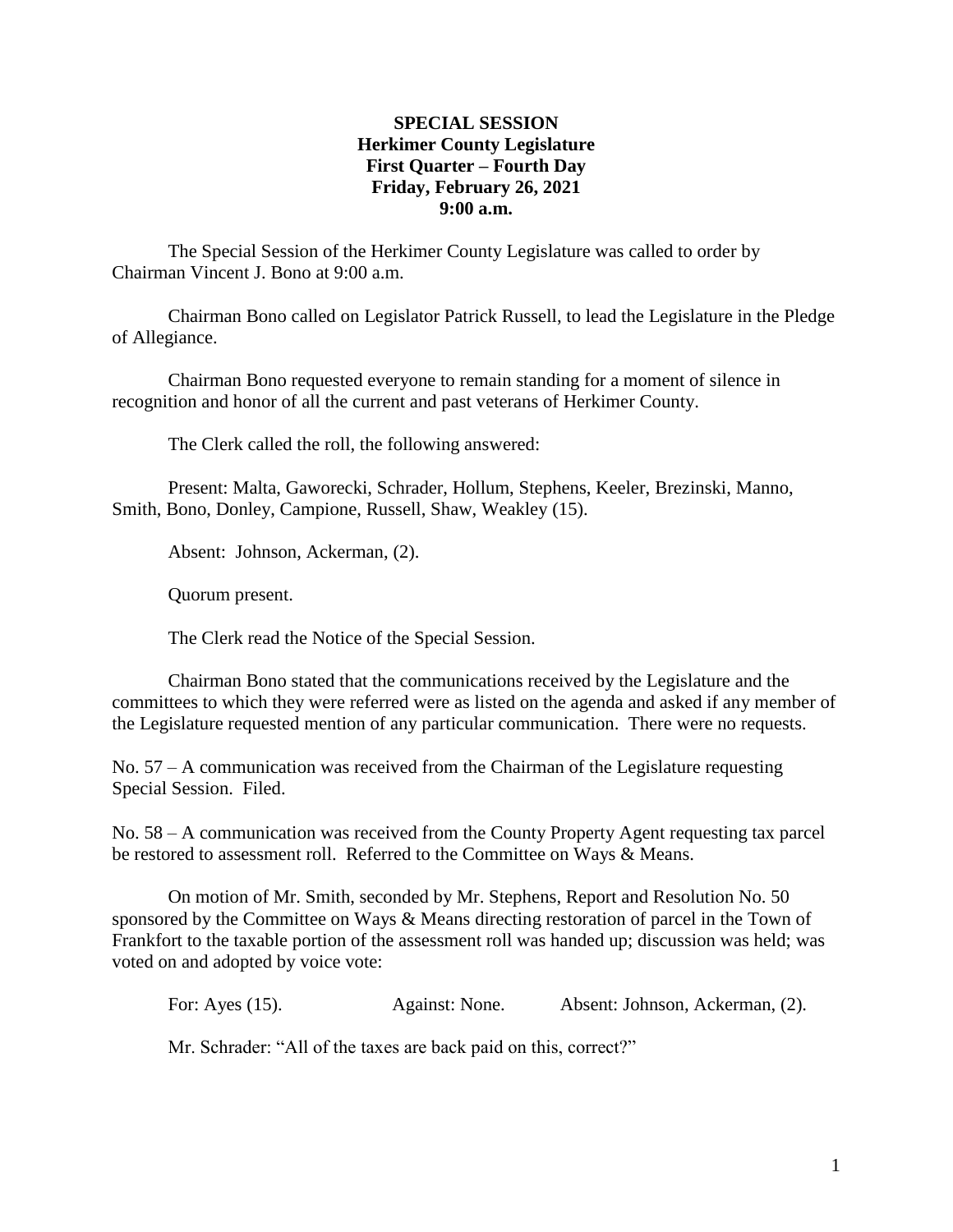Mr. Bono: "The taxes are paid from 2013 through 2016. The remaining taxes are not. We need to do this by March  $1<sup>st</sup>$  in order to get the school taxes. Those other taxes are gone. But going forward we would receive taxes on the property, that's why we are having the special session."

Mr. Schrader: "Right but what I am saying is they don't have any past due taxes on the property since it was in In Rem?"

Kim Enea: "No they do not."

Mr. Schrader: "Ok so then we are good to go. Thanks Kim I appreciate that. Can I ask why this was taken off? I think I remember this being taken off because of environmental reasons, correct?"

Chairman Bono: "There were concerns that there may be potential environmental reasons there. The IDA, in trying to help this business, did some research, we looked at the EPA and DEC listings and this property is not on any of their listings so to me it is deemed sellable. If down the road we end up taking this property back in In Rem I think it would be sold very easily. It is a block building, it has city water which makes it more attractable. They are working out of there not paying taxes, this company. They should be paying taxes, it sets a bad example in my eyes and I'm sure others' too. Especially when you get grants."

Mr. Schrader: "This company is the one that just got awarded all that money from the state, correct?"

Chairman Bono: "They got two awards totaling close to \$800,000. I don't know how the state gives them awards like that being in arrears of taxes and not even asking. I know it is a sensitive issue especially with the product they make. But in any regard fair is fair. Other people are paying their taxes, they need to pay their taxes too."

Mr. Schrader: "Didn't they make a comment on the television that they were also occupying another facility in Oneida County or is that not true?"

Chairman Bono: "They are actively searching for another facility. I don't know where, it could very well be Oneida County. In any regard, even if they are, we need to do what we need to do, I think."

Mr. Schrader: "No I am not disagreeing with that, I just want to get all the information we can. Thank you."

On motion of Mr. Manno, seconded by Mr. Keeler, this Special Session of the Herkimer County Legislature was adjourned at 9:06 a.m.